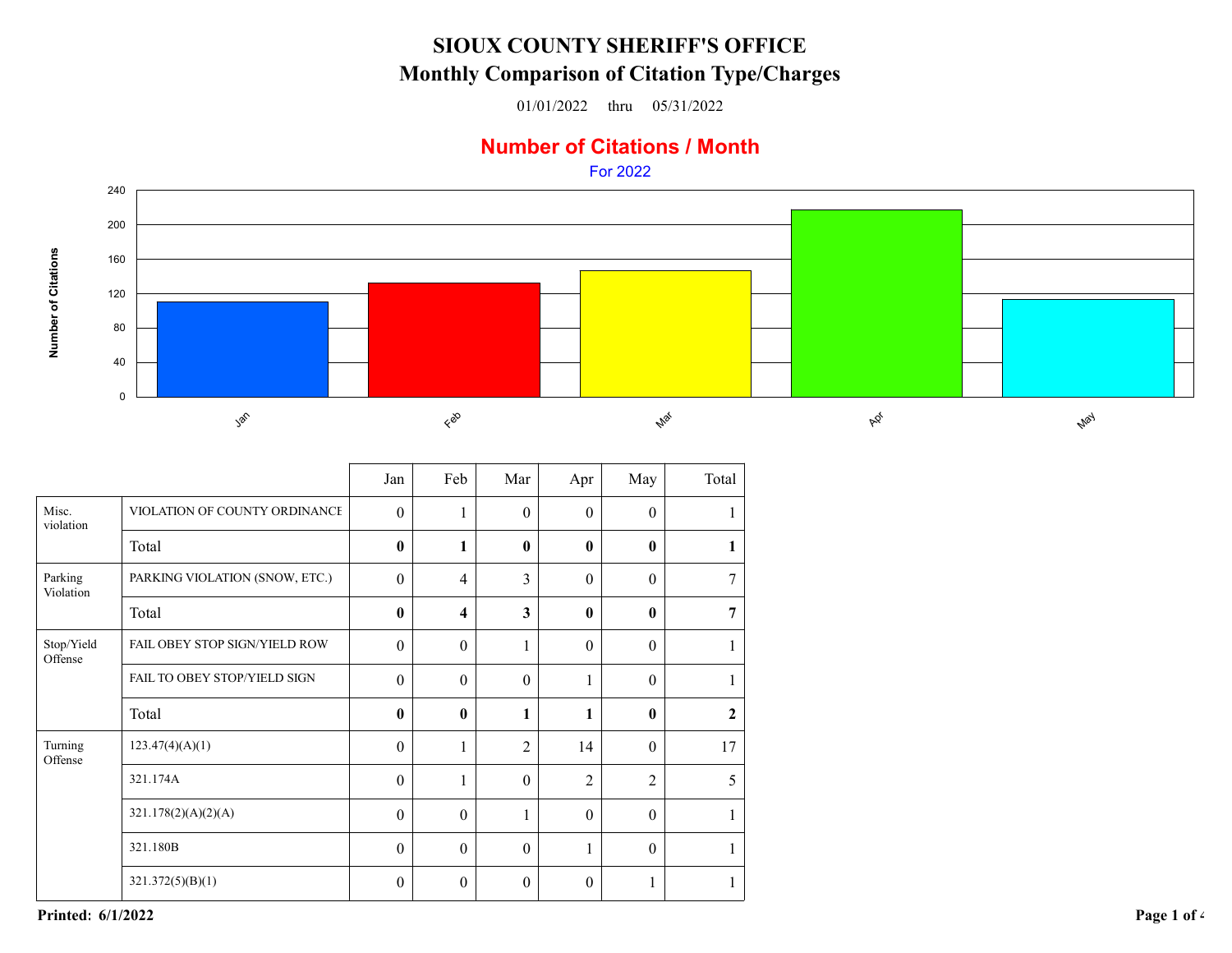|                    |                                      | Jan              | Feb              | Mar              | Apr              | May              | Total          |
|--------------------|--------------------------------------|------------------|------------------|------------------|------------------|------------------|----------------|
| Turning<br>Offense | 321.98(1)(A)                         | $\mathbf{0}$     | 1                | $\overline{2}$   | $\overline{4}$   | $\overline{2}$   | 9              |
|                    | DRIVE WRONG SIDE OF 2-WAY HWY        | $\theta$         | $\theta$         | $\theta$         | $\theta$         | 1                | 1              |
|                    | DRIVING UNDER SUSPENSION             | $\overline{2}$   | 1                | $\theta$         | 1                | 1                | 5              |
|                    | DRIVING WHILE LIC SUSP               | $\mathbf{1}$     | $\theta$         | $\theta$         | $\theta$         | $\theta$         | 1              |
|                    | FAIL OBEY STOP SIGN/YIELD ROW        | $\overline{2}$   | 1                | 1                | 1                | 6                | 11             |
|                    | FAIL REDUCE SPEED PROPER RATE        | $\boldsymbol{0}$ | $\theta$         | $\theta$         | 1                | $\boldsymbol{0}$ | 1              |
|                    | FAIL TO MAINTAIN REGIS PLATES        | $\boldsymbol{0}$ | 1                | $\overline{0}$   | $\theta$         | $\boldsymbol{0}$ | $\mathbf{1}$   |
|                    | FAIL TO OBEY TRAFFIC CNTRL DEV       | 1                | $\mathbf{0}$     | $\theta$         | 1                | $\theta$         | $\overline{2}$ |
|                    | FAIL TO OBEY YIELD SIGN              | 1                | 1                | $\overline{0}$   | $\theta$         | $\theta$         | $\overline{2}$ |
|                    | FAIL TO YIELD HALF OF ROADWAY        | $\theta$         | $\mathbf{0}$     | $\theta$         | 1                | $\theta$         | $\mathbf{1}$   |
|                    | FAIL TO YIELD TO VEH ON RIGHT        | $\boldsymbol{0}$ | $\boldsymbol{0}$ | $\mathbf{0}$     | $\mathbf{1}$     | $\boldsymbol{0}$ | $\mathbf{1}$   |
|                    | FAIL TO YIELD UPON LEFT TURN         | $\boldsymbol{0}$ | $\theta$         | $\theta$         | $\mathbf{0}$     | 1                | 1              |
|                    | FAILURE TO MAINTAIN CONTROL          | 6                | $\overline{2}$   | 4                | 1                | $\theta$         | 13             |
|                    | FAILURE TO YIELD ENT THRU HWY        | $\boldsymbol{0}$ | $\theta$         | $\theta$         | 1                | $\theta$         | 1              |
|                    | FOLLOWING TOO CLOSE                  | $\mathbf{1}$     | $\theta$         | 1                | $\theta$         | $\overline{2}$   | $\overline{4}$ |
|                    | <b>IMPROPER BRAKE LIGHT</b>          | $\boldsymbol{0}$ | $\mathbf{0}$     | $\theta$         | 1                | $\mathbf{0}$     | 1              |
|                    | <b>IMPROPER USE OF LANES</b>         | $\boldsymbol{0}$ | $\boldsymbol{0}$ | 1                | $\boldsymbol{0}$ | $\boldsymbol{0}$ | 1              |
|                    | MINOR USE TOBACCO/VAPOR PROD         | $\theta$         | 1                | $\theta$         | $\theta$         | 1                | $\overline{2}$ |
|                    | NO VALID DRIVERS LICENSE             | 13               | 12               | 6                | 16               | 15               | 62             |
|                    | <b>OPEN CONTAINER-DRIVER 21+ YOA</b> | $\boldsymbol{0}$ | $\overline{c}$   | $\boldsymbol{0}$ | $\boldsymbol{0}$ | $\mathbf{1}$     | 3              |
|                    | OPEN CONTAINER-PASSNGR-21+YOA        | $\boldsymbol{0}$ | 1                | $\overline{0}$   | $\overline{2}$   | $\boldsymbol{0}$ | 3              |
|                    | POSSESS ALCOHOL UNDER AGE-1ST        | $\mathbf{1}$     | $\boldsymbol{0}$ | $\overline{0}$   | $\boldsymbol{0}$ | $\mathbf{0}$     | $\mathbf{1}$   |
|                    | PROVIDE PROOF FINANCIAL LIABIL       | $\overline{2}$   | 3                | $\mathbf{1}$     | 11               | 6                | 23             |
|                    | <b>SPEEDING</b>                      | 42               | 45               | 52               | 68               | 35               | 242            |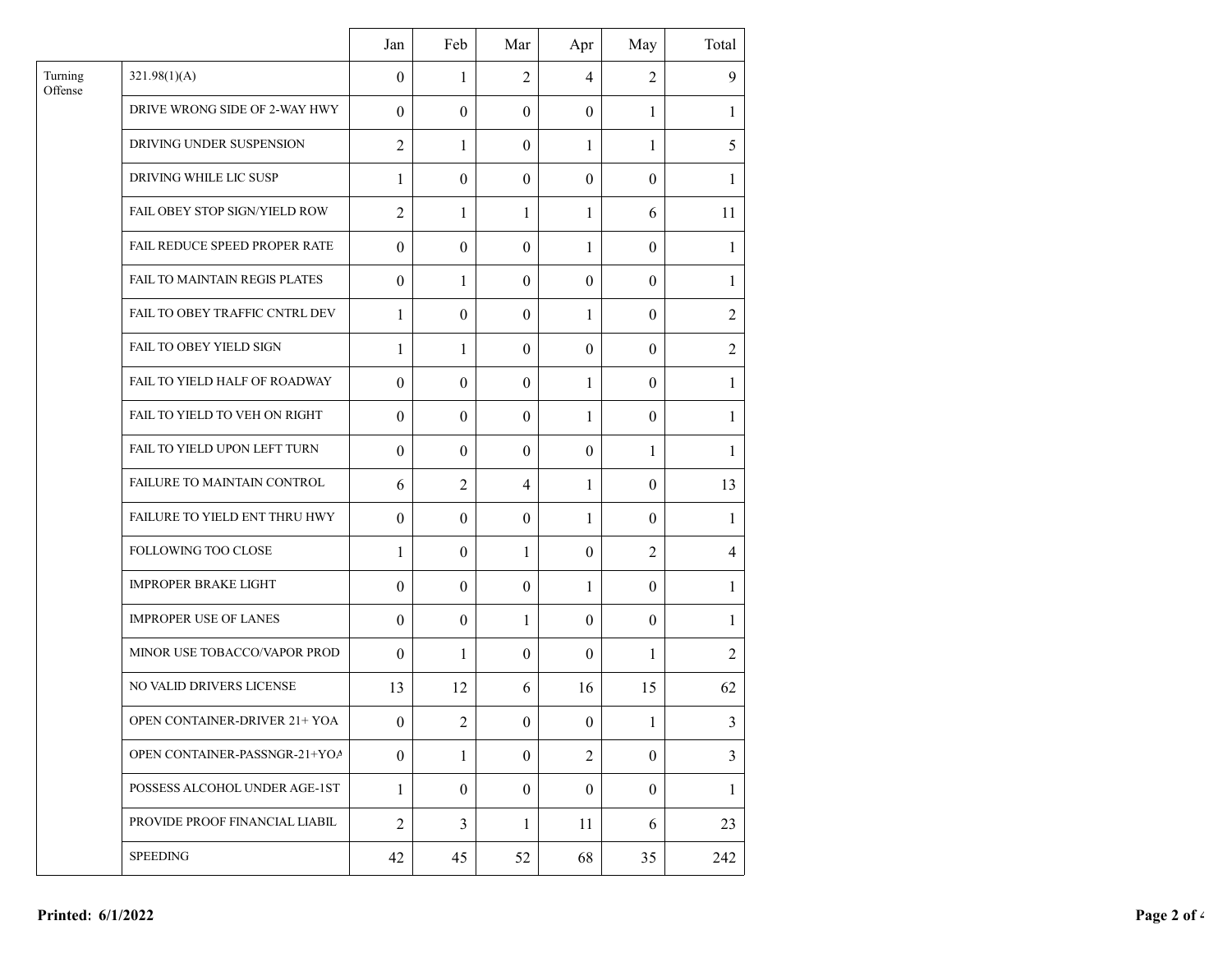|                    |                                | Jan              | Feb              | Mar              | Apr              | May              | Total          |
|--------------------|--------------------------------|------------------|------------------|------------------|------------------|------------------|----------------|
| Turning<br>Offense | UNLAWFUL SCHOOL BUS PASS       | $\overline{2}$   | $\boldsymbol{0}$ | $\theta$         | $\boldsymbol{0}$ | $\theta$         | $\overline{2}$ |
|                    | UNLAWFUL USE OF LICENSE        | $\mathbf{1}$     | $\boldsymbol{0}$ | $\boldsymbol{0}$ | $\boldsymbol{0}$ | $\theta$         | $\mathbf{1}$   |
|                    | UNSAFE ENTRY ONTO SIDEWLK/ROA  | $\mathbf{1}$     | $\boldsymbol{0}$ | $\theta$         | $\boldsymbol{0}$ | $\mathbf{0}$     | $\mathbf{1}$   |
|                    | <b>UNSAFE PASSING</b>          | $\boldsymbol{0}$ | $\mathbf{1}$     | $\boldsymbol{0}$ | $\boldsymbol{0}$ | $\theta$         | $\mathbf{1}$   |
|                    | VIOL MINOR SCHOOL LICENSE CONI | $\boldsymbol{0}$ | $\boldsymbol{0}$ | 1                | $\boldsymbol{0}$ | $\mathbf{0}$     | $\mathbf{1}$   |
|                    | VIOLATION OF RESTRICTED LICENS | $\boldsymbol{0}$ | $\mathbf{0}$     | 1                | $\boldsymbol{0}$ | $\theta$         | 1              |
|                    | WINDSHIELD/WINDOW REQUIREMEI   | $\boldsymbol{0}$ | $\boldsymbol{0}$ | $\theta$         | 1                | $\theta$         | 1              |
|                    | Total                          | 76               | 74               | 73               | 128              | 74               | 425            |
| Warning<br>Ticket  | 321.174A                       | $\boldsymbol{0}$ | $\mathbf{0}$     | $\boldsymbol{0}$ | $\boldsymbol{0}$ | 1                | 1              |
|                    | 321.277A                       | $\boldsymbol{0}$ | $\mathbf{1}$     | 1                | $\boldsymbol{0}$ | $\mathbf{0}$     | $\overline{2}$ |
|                    | 321.323A(4)(A)                 | $\boldsymbol{0}$ | $\mathbf{1}$     | $\theta$         | $\boldsymbol{0}$ | $\boldsymbol{0}$ | 1              |
|                    | 321.98(1)(A)                   | $\boldsymbol{0}$ | $\overline{2}$   | $\boldsymbol{0}$ | $\boldsymbol{0}$ | $\boldsymbol{0}$ | $\overline{2}$ |
|                    | DARK WINDOW OR WINDSHIELD      | $\boldsymbol{0}$ | $\mathbf{0}$     | $\theta$         | $\mathbf{1}$     | $\mathbf{0}$     | 1              |
|                    | DEFECTIVE/UNAUTH MUFFLER SYST  | $\boldsymbol{0}$ | $\boldsymbol{0}$ | $\boldsymbol{0}$ | $\mathbf{1}$     | $\boldsymbol{0}$ | $\mathbf{1}$   |
|                    | DRIVE WRONG SIDE OF 2-WAY HWY  | $\boldsymbol{0}$ | 1                | $\theta$         | $\overline{2}$   | $\overline{2}$   | 5              |
|                    | DRIVING WHILE LIC SUSP         | $\mathbf{1}$     | $\boldsymbol{0}$ | $\boldsymbol{0}$ | $\boldsymbol{0}$ | $\boldsymbol{0}$ | $\mathbf{1}$   |
|                    | FAIL OBEY STOP SIGN/YIELD ROW  | $\boldsymbol{0}$ | $\boldsymbol{0}$ | $\theta$         | 3                | $\overline{3}$   | 6              |
|                    | FAIL TO GIVE ADD/NAME CHANGE   | $\mathbf{1}$     | $\mathbf{1}$     | 1                | $\boldsymbol{0}$ | $\theta$         | 3              |
|                    | FAIL TO MAINTAIN REGIS PLATES  | $\boldsymbol{0}$ | $\mathbf{1}$     | 1                | $\boldsymbol{0}$ | $\mathbf{0}$     | $\overline{2}$ |
|                    | FAIL TO OBEY TRAFFIC CNTRL DEV | $\boldsymbol{0}$ | $\boldsymbol{0}$ | $\boldsymbol{0}$ | $\boldsymbol{0}$ | 1                | $\mathbf{1}$   |
|                    | FAIL TO POSSESS VALID LICENSE  | $\boldsymbol{0}$ | 1                | $\theta$         | $\mathbf{0}$     | $\Omega$         | 1              |
|                    | FAIL TO USE SEAT BELTS-ADULT   | $\mathbf{0}$     | $\overline{0}$   | $\mathbf{1}$     | $\overline{0}$   | $\mathbf{0}$     | $\mathbf{1}$   |
|                    | FAIL TO YIELD TO EMERGENCY VEH | $\theta$         | $\theta$         | 1                | $\mathbf{1}$     | $\Omega$         | $\overline{2}$ |
|                    | FAIL-CONTINUOUS TURN SIGNAL    | $\overline{0}$   | $\mathbf{1}$     | $\boldsymbol{0}$ | $\mathbf{0}$     | $\overline{0}$   | $\mathbf{1}$   |